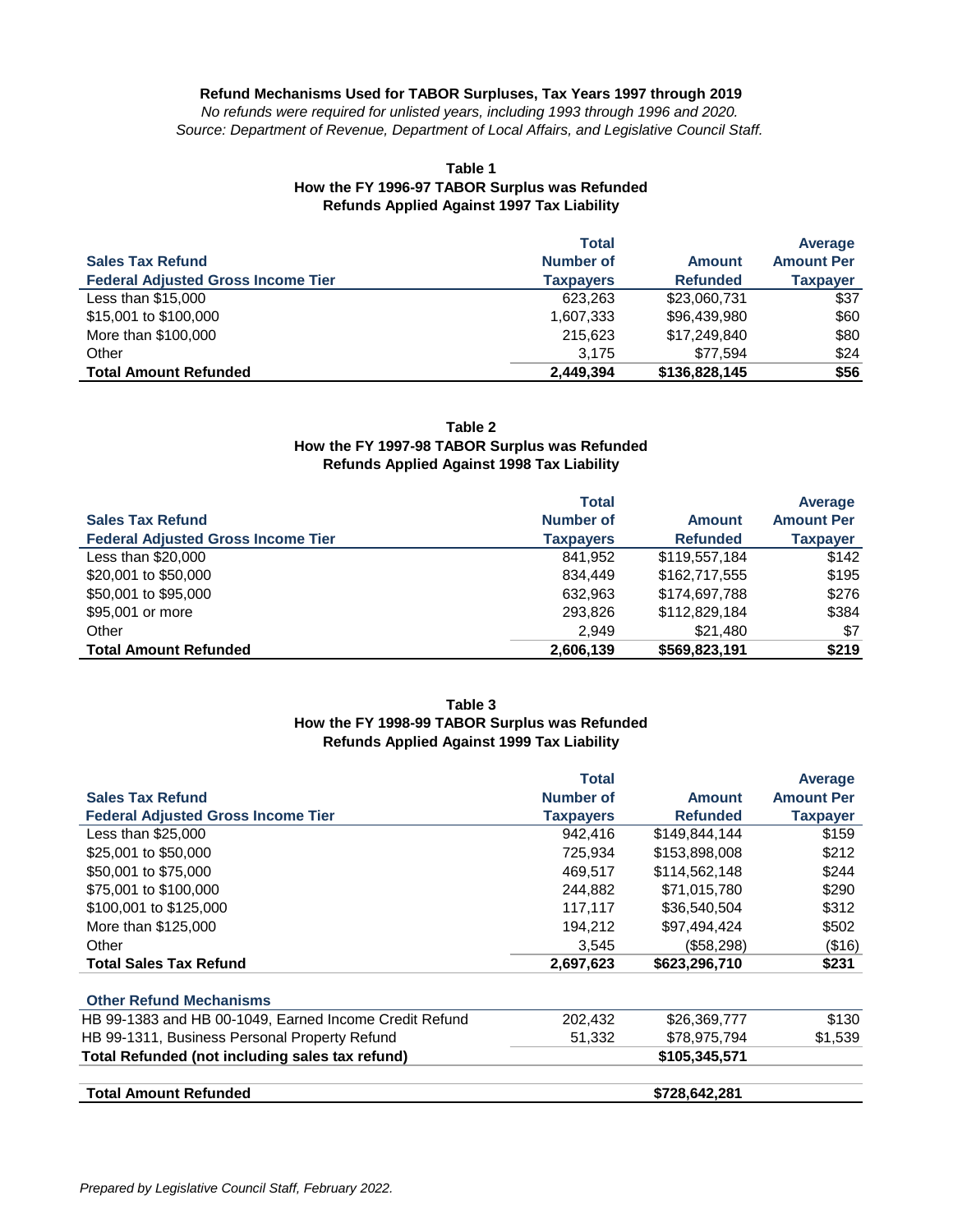# **Refunds Applied Against 2000 Tax Liability Table 4 How the FY 1999-00 TABOR Surplus was Refunded**

|                                                            | <b>Total</b>     |                 | Average           |
|------------------------------------------------------------|------------------|-----------------|-------------------|
| <b>Sales Tax Refund</b>                                    | <b>Number of</b> | <b>Amount</b>   | <b>Amount Per</b> |
| <b>Federal Adjusted Gross Income Tier</b>                  | <b>Taxpayers</b> | <b>Refunded</b> | <b>Taxpayer</b>   |
| Less than \$26,000                                         | 958,036          | \$174,362,552   | \$182             |
| \$26,001 to \$53,000                                       | 765,151          | \$187,461,995   | \$245             |
| \$53,001 to \$78,000                                       | 456,331          | \$131,423,328   | \$288             |
| \$78,001 to \$103,000                                      | 248,741          | \$80,840,825    | \$325             |
| \$103,001 to \$126,000                                     | 117,827          | \$42,771,201    | \$363             |
| More than \$126,000                                        | 230,252          | \$132,164,648   | \$574             |
| Other                                                      | 4,859            | \$181,134       | \$37              |
| <b>Total Sales Tax Refund</b>                              | 2,781,197        | \$749,205,683   | \$269             |
|                                                            |                  |                 |                   |
| <b>Other Refund Mechanisms</b>                             |                  |                 |                   |
| HB 99-1383 and HB 00-1049, Earned Income Credit Refund     | 202,308          | \$31,026,445    | \$153             |
| HB 99-1311, Business Personal Property Refund              | 78,193           | \$78,467,623    | \$1,004           |
| HB 99-1237, Capital Gains Refund*                          | 13,850           | \$111,451,871   | \$8,047           |
| HB 00-1063, Rural Health Providers                         | 81               | \$67,252        | \$830             |
| HB 00-1351, Child Care Credits                             | 176,905          | \$20,352,552    | \$115             |
| HB 00-1257, Pollution Control Equipment                    | <b>NA</b>        | \$1,938,470     | <b>NA</b>         |
| HB 99-1137 and HB 00-1171, Interest, Div, and CG Exclusion | 1,067,658        | \$44,858,809    | \$42              |
| HB 00-1104, Purchase Private Health Benefit Plans          | 7,668            | \$2,781,868     | \$363             |
| Total Refunded (not including sales tax refund)            |                  | \$290,944,890   |                   |
| <b>Total Amount Refunded</b>                               |                  | \$1,040,150,573 |                   |

NA = Not Available.

 \*The capital gains refund includes \$36.0 million in claims against 1999 individual income tax liability, \$71.9 million in claims against 2000 individual income tax liability, and \$3.6 million in claims against 2000 corporate income tax liability.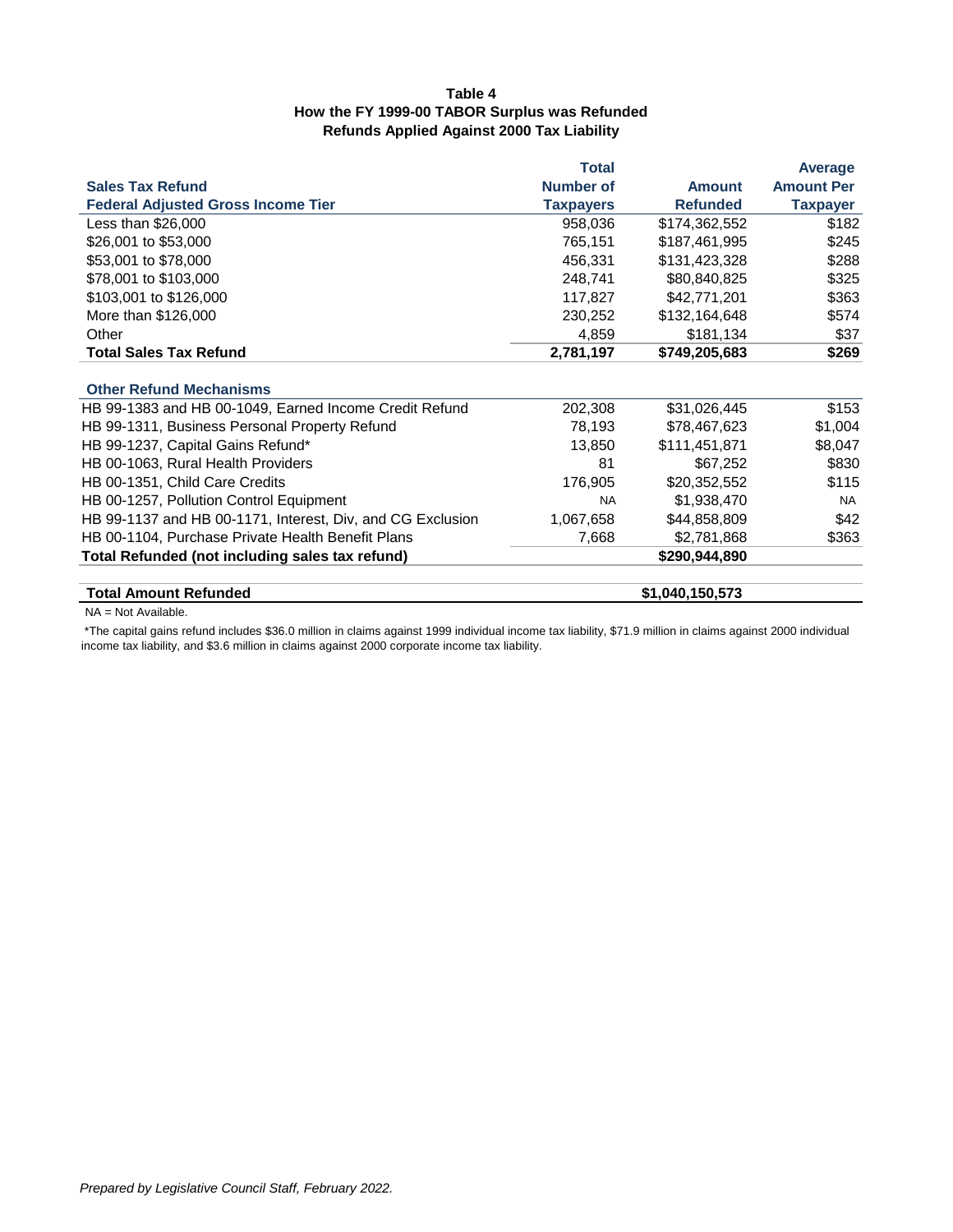# **Table 5 How the FY 2000-01 TABOR Surplus was Refunded Refunds Applied Against 2001 Tax Liability**

|                                                            | <b>Total</b>     |                 | <b>Average</b>    |
|------------------------------------------------------------|------------------|-----------------|-------------------|
| <b>Sales Tax Refund</b>                                    | <b>Number of</b> | <b>Amount</b>   | <b>Amount Per</b> |
| <b>Federal Adjusted Gross Income Tier</b>                  | <b>Taxpayers</b> | <b>Refunded</b> | <b>Taxpayer</b>   |
| Less than \$27,000                                         | 949,357          | \$136,707,408   | \$144             |
| \$27,000 to \$56,000                                       | 816,139          | \$152,617,993   | \$187             |
| \$56,001 to \$83,000                                       | 474,271          | \$104,339,620   | \$220             |
| \$83,001 to \$110,000                                      | 248,190          | \$62,543,880    | \$252             |
| \$110,001 to \$135,000                                     | 112,248          | \$31,766,184    | \$283             |
| More than \$135,000                                        | 196,482          | \$88,613,382    | \$451             |
| Other                                                      | 3,784            | \$70,758        | \$19              |
| <b>Total Sales Tax Refund</b>                              | 2,800,471        | \$576,659,225   | \$206             |
|                                                            |                  |                 |                   |
| <b>Other Refund Mechanisms</b>                             |                  |                 |                   |
| HB 99-1383 and HB 00-1049, Earned Income Credit Refund     | 210,942          | \$32,904,624    | \$156             |
| HB 01-1313, Foster Care Issues                             | 431              | \$209,838       | \$487             |
| HB 99-1311, Business Personal Property Refund              | 81,615           | \$99,793,453    | \$1,223           |
| HB 00-1361, Individual Development Accounts                | <b>NA</b>        | \$10,816        | <b>NA</b>         |
| HB 99-1237, Capital Gains Refund                           | 9,296            | \$50,505,556    | \$5,433           |
| HB 00-1063, Rural Health Providers                         | 47               | \$224,915       | \$4,785           |
| HB 00-1351, Child Care Credits                             | 194,924          | \$25,521,889    | \$131             |
| HB 00-1227, Lower Motor Vehicle Fees                       | <b>NA</b>        | \$34,003,795    | <b>NA</b>         |
| HB 00-1355, High Technology Scholarship Program            | 38               | \$3,343         | \$88              |
| HB 00-1257, Pollution Control Equipment                    | $\Omega$         | \$0             | \$0               |
| HB 00-1053, Exclude Charitable Contributions               | 45,130           | \$2,882,423     | \$64              |
| HB 00-1259, Trucks at 0.01 Percent Sales Tax Rate          | <b>NA</b>        | \$5,164,084     | <b>NA</b>         |
| HB 99-1137 and HB 00-1171, Interest, Div, and CG Exclusion | 1,055,713        | \$44,322,959    | \$42              |
| HB 01-1086, Ag Coop Tax Credit                             | 237              | \$506,637       | \$2,138           |
| HB 00-1104, Purchase Private Health Benefit Plans          | 6,442            | \$2,424,862     | \$376             |
| HB 00-1209, Colorado Capital Gains 1 to 5 Years            | 5,967            | \$27,660,644    | \$4,636           |
| Total Refunded (not including sales tax refund)            |                  | \$326,139,838   |                   |
|                                                            |                  |                 |                   |
| <b>Total Amount Refunded</b>                               |                  | \$902,799,063   |                   |

NA = Not Available.